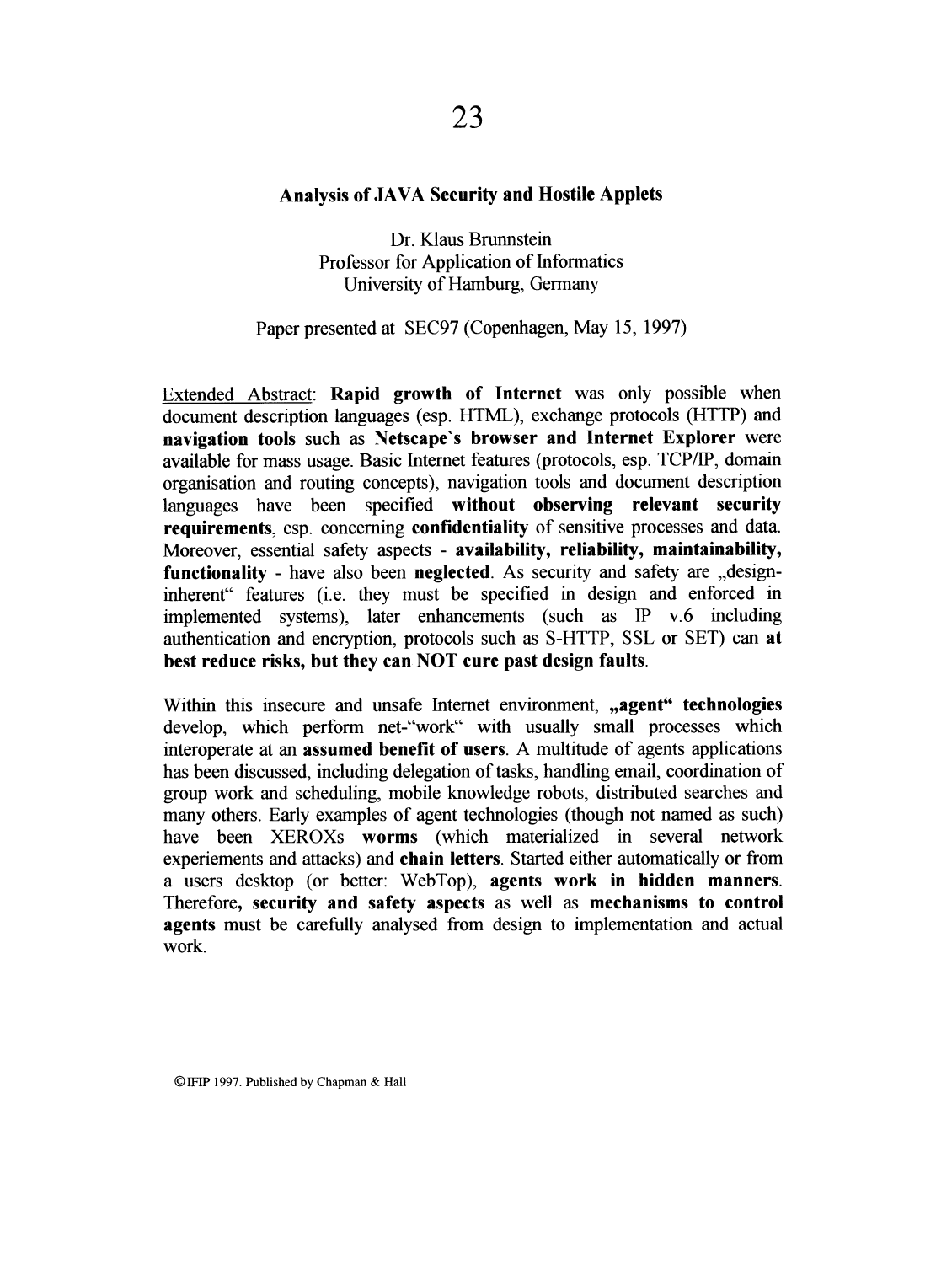JAVA was announced in 1996, by Sun Microsystems (in a "White Paper") as 4G-language for Internet applications. It supports development and execution of small agents, called "applets" which are executed upon a specific software engine (conceptually similar to Niklaus Wirth's p-Code for Pascal).

According to Sun's summary:

## Java is a simple, object-oriented, distributed, interpreted, robust, secure, architecture neutral, portable, high-performance, multi-threaded, and dynamic language."

The C++-like JAVA-language has several deliberate restrictions, which according to Sun shall guarantee applet security. Among such restrictions, access to files and Internet address space (URLs) is strictly prohibited, and memory management (including garbage collection) is automatic; usermanipulated pointers are not supported in JAVA. As manipulation of memory (e.g. via memory residence) and manipulation of files are regarded as essential means with which (traditional) viruses propagate, some experts and Sun assume that JAVA viruses are ,impossible"; in a counterposition, others (such as Bill Cheswick) have regarded JAVA as "ideal virus writing language".

Besides language restrictions, JAVA offers more security features. A special class of services ,security.java" supports encryption, authentication (digital signatures), secure key exchange and integrity mechanisms (checksumming). On this basis, applets may be authorized and authenticated. This provides a secure channel to the manufacturer which is "secure" if and when the manufacturer is regarded trustworthy. An additional feature is that JAVA applets are executed upon ist own interpretor; JAVA code can then be verified for conformance with security prescriptions (byte-code verifier).

With these enhancements, JAVA is **much better** than almost all other language systems though it is inferior to Secure ADA which offers also formal methods for proof of specified features (this is not foreseen in JAVA which does not hide its medium-level origin: it is similar to  $C/C++$ ). Nevertheless, **JAVA applets are** far from being "secure". First, any hidden manipulation within the scope of the language is possible; it is therefore no surprise that ,hostile applets" have soon been demonstrated on Internet, ranging from rather "innocent" Noisy.Bear" which "only" consumes processor time and memory, to "Killer-java" which installs multiple threads and kills some browsers. These applets can be classified as ,malicious trojan horses"; they do NOT replicate but may nevertheless harmfully affect user data and processes.